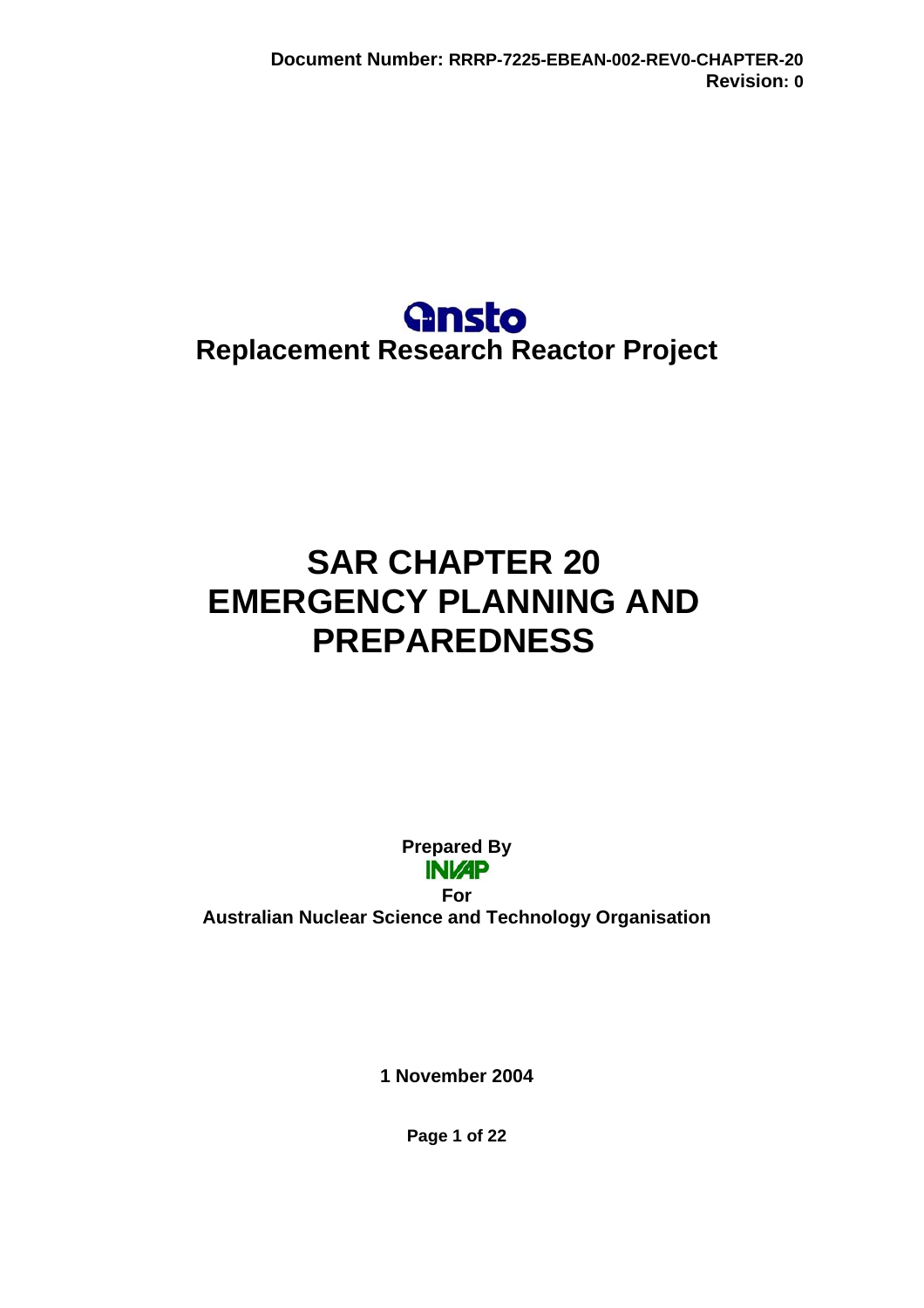| <b>ANSTO</b>                       |                                                                                      | Document N°: RRRP-7225-EBEAN-002-Rev0-<br><b>CHAPTER-20</b><br>Revision: 0      |                                      |           |
|------------------------------------|--------------------------------------------------------------------------------------|---------------------------------------------------------------------------------|--------------------------------------|-----------|
| <b>Replacement Reactor Project</b> |                                                                                      | Document Title: SAR - CHAPTER 20,<br><b>Emergency Planning and Preparedness</b> |                                      |           |
| <b>REVISION SHEET</b>              |                                                                                      | Ref No:                                                                         |                                      |           |
|                                    |                                                                                      |                                                                                 | Print name, date and sign or initial |           |
| Revision                           | <b>Description of Revision</b>                                                       | Prepared                                                                        | Checked/<br>Reviewed                 | Approved  |
| $\mathbf 0$                        | Original Issue for public release                                                    | <b>KJH</b>                                                                      | <b>DW</b>                            | <b>GW</b> |
|                                    |                                                                                      |                                                                                 |                                      |           |
|                                    |                                                                                      |                                                                                 |                                      |           |
|                                    |                                                                                      |                                                                                 |                                      |           |
|                                    | Notes: 1. Revision must be verified in accordance with the Quality Plan for the job. |                                                                                 |                                      |           |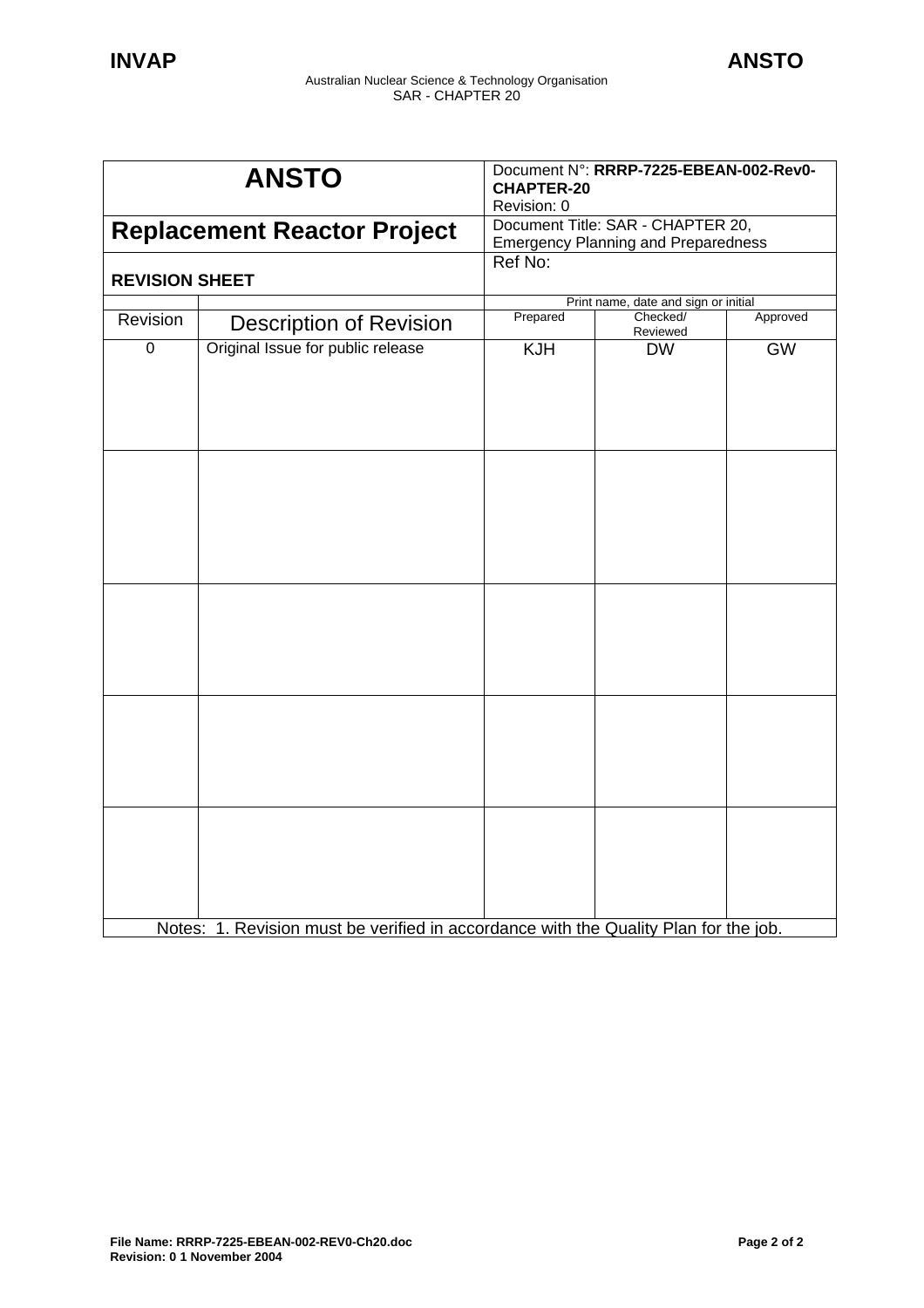# **TABLE OF CONTENTS**

#### **20 EMERGENCY PLANNING AND PREPAREDNESS**

#### **20.1 Introduction**

- 20.1.1 The ANSTO Response Plan
- 20.1.2 The Reactor Facility Emergency Plan
- 20.1.3 Radiological Emergency Planning Considerations
- 20.1.4 Supporting Plans
- 20.1.5 Identification of Hazards and Emergencies

#### **20.2 Organisation**

- 20.2.1 Site Emergency Organisation
- 20.2.2 Agreement with Off-site Supporting Agencies and Compatibility with Other Plans
- 20.2.3 Evacuation and Roll Call
- 20.2.4 Communications During Emergency Conditions

#### **20.3 Emergency Control**

- 20.3.1 Local Incident Control
- 20.3.2 Incident Control Points
- 20.3.3 Re-entry Procedure
- 20.3.4 Post-incident Recovery
- **20.4 Alarms and Security Systems**
- **20.5 Emergency Equipment and Supplies**
- **20.6 Medical Facilities**
- **20.7 Procedures for Emergency Response Actions**

#### **20.8 Emergency Plan Maintenance**

- 20.8.1 Documents and Records<br>20.8.2 Training. Exercise and Di
- Training, Exercise and Drills
- **20.9 External Actions**

#### **20.10 Referenced Documents for Emergency Planning and Preparedness**

*End of Table of Contents*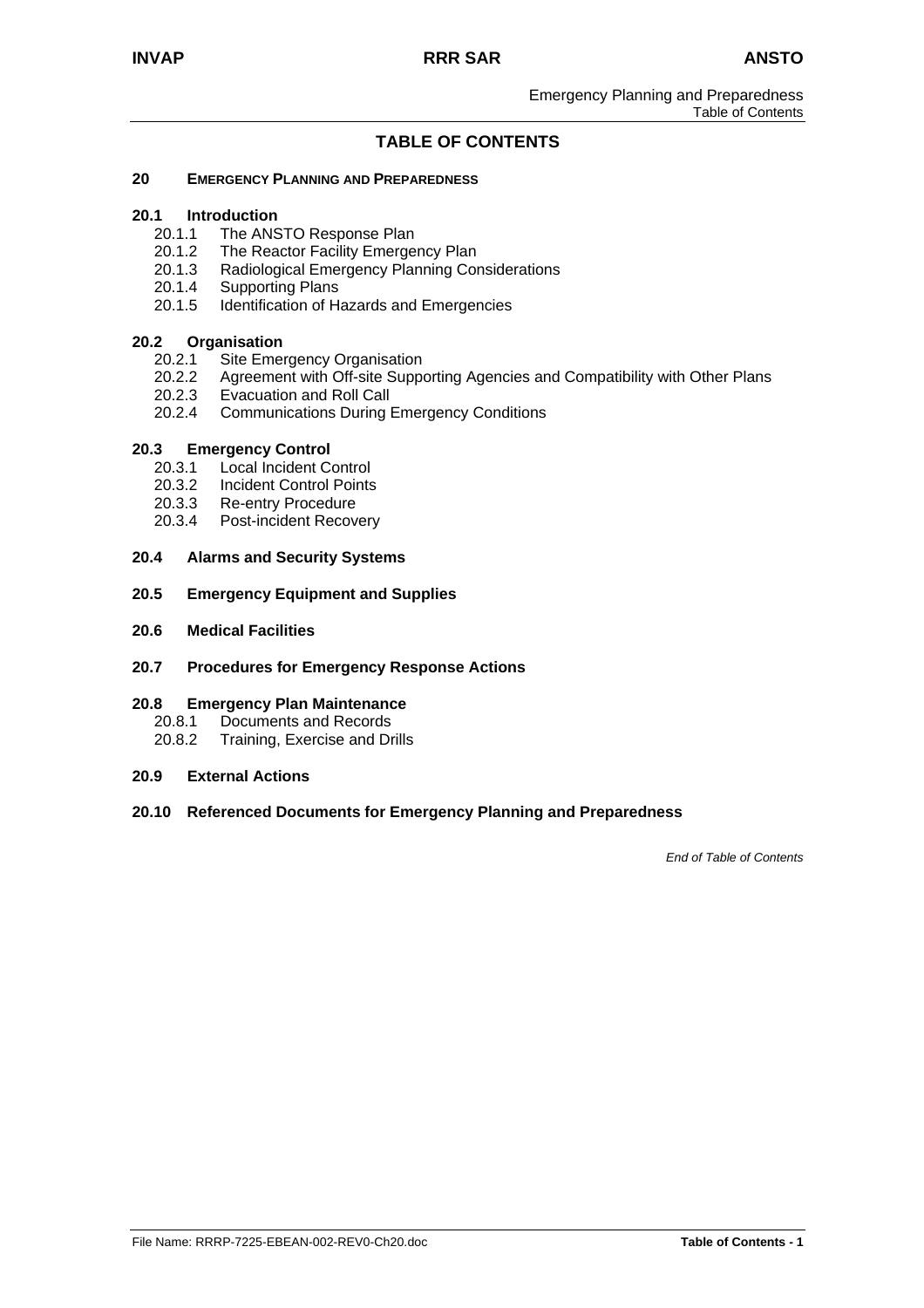## **20 EMERGENCY PLANNING AND PREPAREDNESS**

#### **20.1 INTRODUCTION**

The objectives for this chapter are to:

- a) Identify the requirements applicable to the emergency planning for the Replacement Research Reactor Facility (Reactor Facility), and
- b) Provide a summary description of the emergency plan and emergency arrangements for the operation of the Reactor Facility.

The areas discussed are as follows:

- a) The emergency organisation including identification of roles and responsibilities
- b) The emergency actions to be taken in the event of an incident including:
	- (i) The identification and classification of emergencies;
	- (ii) The notification of on-site and off-site personnel and other organisations, including the communication routes;
	- (iii) The protective measures to be taken.
- c) The availability and adequacy of emergency equipment and personnel.
- d) The training of personnel and the organisation of emergency exercises and drills.

The specific systems associated with this chapter (eg the communications system) are discussed in other chapters of this document.

Referenced documents for Emergency Planning and Preparedness are listed in section 20.10.

#### **20.1.1 The ANSTO Response Plan**

Emergency planning at the Lucas Heights Science and Technology Centre site is covered by the Response Plan for Accidents and Incidents at ANSTO/LHSTC (hereafter 'ANSTO RP'). The ANSTO RP identifies responsibilities of ANSTO staff and emergency services organisations in responding to accidents and incidents at the site. Response to the on-site component of any accident or incident is considered in the plan together with the support from ANSTO to the emergency services organisations.

ANSTO personnel provide full technical support to the plan.

The ANSTO RP incorporates a graded approach in the planning and response to events depending on their emergency category and the potential for escalation from one category to the next. As such it forms part of, and is consistent with, the hierarchy of DISPLANS.

The ANSTO RP includes:

- a) Identification of the emergency organisation including the authority and responsibilities of key individuals.
- b) Responsibilities of off-site agencies which may be requested to help in an emergency.
- c) Site action to limit the extent of any radioactive release and the spread of contamination.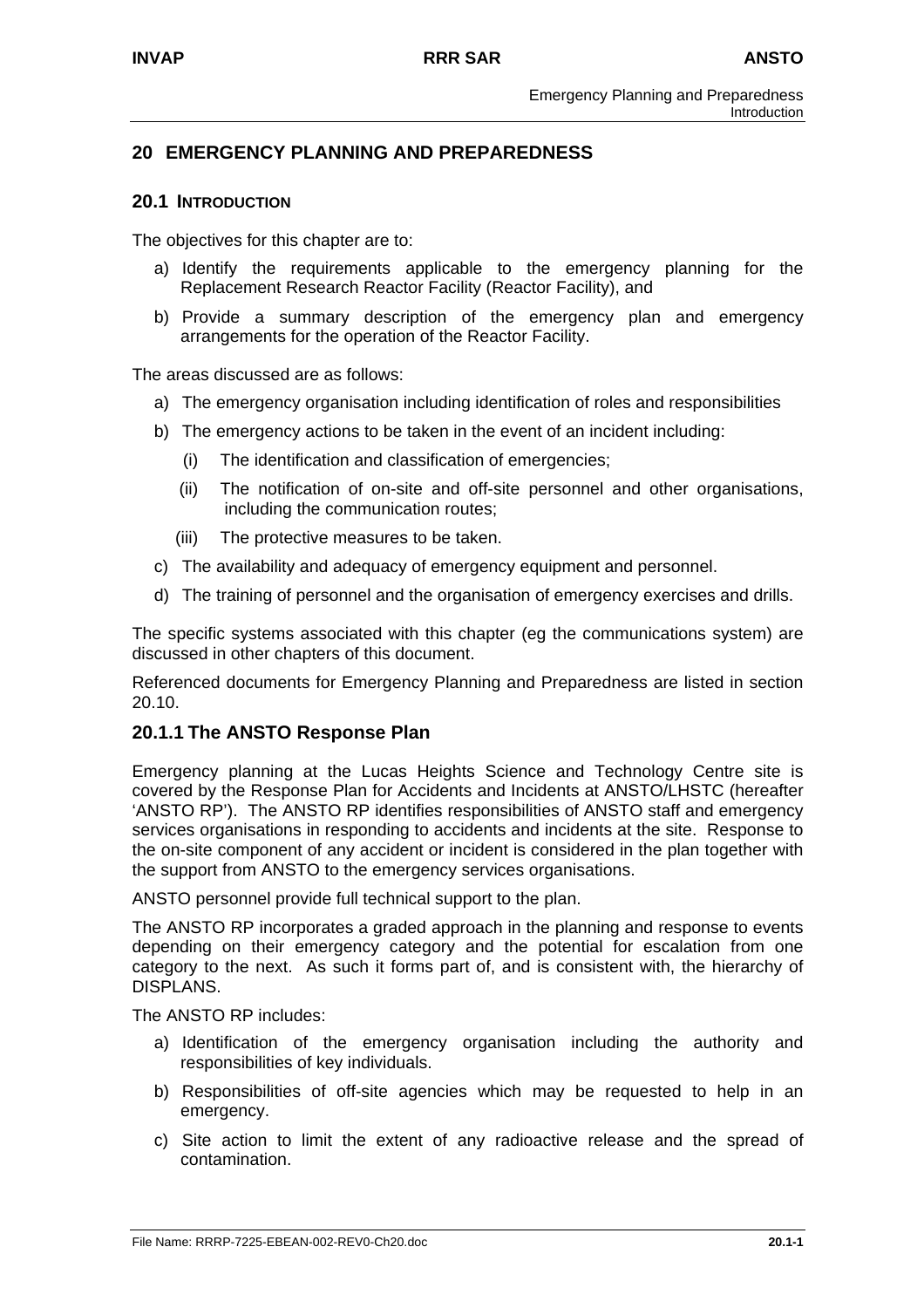- d) The chain of command and communication, defining clearly the responsibilities and duties of persons and organisations concerned.
- e) Provisions to ensure the reliability of communications on site.
- f) Notification requirements for informing authorities.
- g) The actions to be taken by persons and organisations involved in the implementation of the plan.

# **20.1.2 The Reactor Facility Emergency Plan**

The emergency arrangements in place at the Reactor Facility feed into, and are consistent with, the ANSTO RP. The arrangements take account of the Reactor Facility's self-response capabilities in accident conditions and its emergency equipment and staffing.

The Reactor Facility Emergency Plan (EP) and its supporting documentation cover foreseeable radiological and non-radiological accidents and incidents at the Reactor Facility. They include those accidents analysed in Chapter 16 as well as other, nonnuclear, events for which emergency planning is needed.

The Reactor Facility EP and its supporting documentation include:

- a) Identification of the local emergency organisation including the authority and responsibilities of key individuals.
- b) Identification of emergency situations in a manner that is consistent with the ANSTO RP.
- c) The conditions under which an emergency is declared, a list of persons empowered to declare it, and a description of suitable warning facilities. To this end, the staff members designated to understand the nature of the emergency, trigger the response/recovery actions, and declare the emergency terminated are also identified.
- d) The organisational arrangements and staff responsibilities in the execution of emergency procedures.
- e) The arrangements for initial and subsequent severity assessment, including environmental monitoring of the radiological conditions.
- f) Measures for ensuring medical treatment of casualties.
- g) The chain of command and communication, defining clearly the responsibilities and duties of persons and organisations concerned.
- h) Provisions to ensure the reliability of communications between the MCR, the ECC, the SCC, the ASCC, and inside and outside locations. This includes the establishment of communication channels between reactor operators, facility personnel at the site, and external support.
- i) A description of emergency facilities, equipment and procedures.
- j) Notification requirements for calling for additional resources.
- k) Provisions for termination of and recovery from the emergency.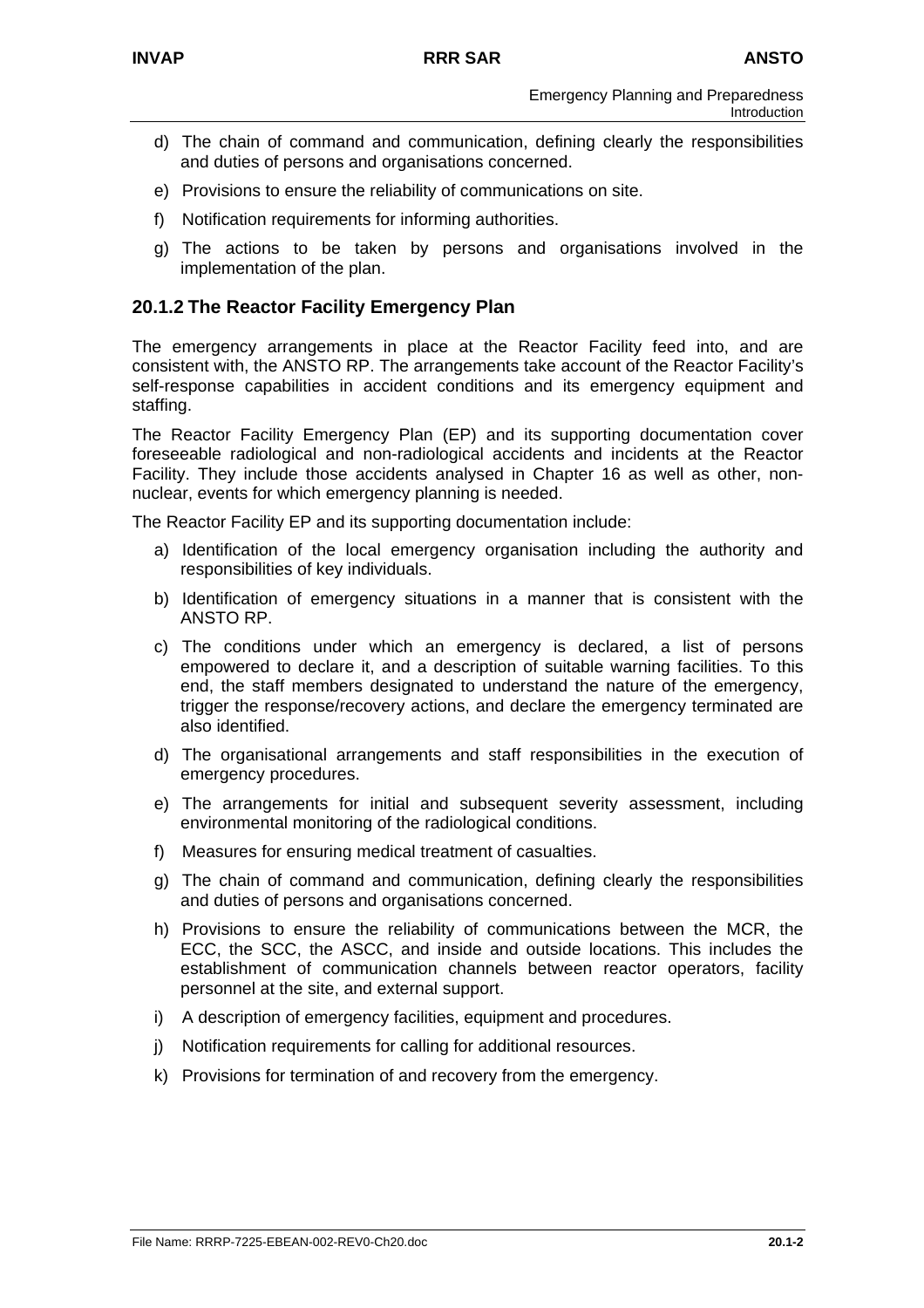# **20.1.3 Radiological Emergency Planning Considerations**

Emergency planning is one component of the defence in depth principles applied to the Reactor Facility. The ANSTO RP and Reactor Facility EP cover predefined actions and countermeasures to:

- a) Respond to an accident or incident.
- b) Mitigate the consequences of an accident at its source.
- c) Prevent adverse health effects by preventing or minimising radiation exposures.
- d) Recover from an accident or incident and ensure the facility is placed in an stable and safe condition.

Co-ordination links with site resources and with off-site organisations are consistent with those previously established and tested. The ANSTO RP organises the site operational structure to respond to accident scenarios within its own resources and also describes the support to be given to the NSW Emergency Services.

For the purposes of emergency planning, three Emergency Planning Zones are defined in accordance with IAEA practice. These are:

- 1. Precautionary action zone ("PAZ") is a predesignated area around the reactor where pre planned urgent protective actions would be implemented immediately an emergency is declared. It is the local area in the vicinity of the reactor that would be evacuated if warranted.
- 2. Urgent protective action planning zone ("UPZ") is a predesignated area around the reactor where pre planned urgent protective actions would be implemented based on environmental monitoring. It is the area around the reactor where down wind air plume monitoring is required to determine whether countermeasures such as sheltering, iodine prophylaxis or evacuation is required. This would occur within hours with assistance from on-call personnel.
- 3. Longer term protective action planning zone ("LPZ") is a predesignated area around the reactor where pre planned longer term protective actions would be implemented based on environmental monitoring. It is the area around the reactor where monitoring of ground deposition and food chain pathway monitoring is required to determine agricultural and foodstuff controls. This would occur within days.

Emergency responses in the PAZ and UPZ are covered by the Reactor Facility EP and ANSTO RP respectively. The results of dose calculations reported in Chapter 16 show that no countermeasures are necessary in the LPZ since values are under the IAEA generic intervention levels (see Tables 20.1/1 and 20.1/2).

# **20.1.4 Supporting Plans**

Chapter 3 of the SAR describes the site characteristics for the Reactor Facility, including the surrounding community. The plans and arrangements for dealing with any off-site response are included under the following plans, which would be activated progressively in the event of an accident or incident with off-site consequences:

The Sutherland Shire Local Disaster Plan (DISPLAN)

The NSW State Hazardous Materials Emergency Sub-Plan

The Georges River District Disaster Plan (DISPLAN)

The NSW State Disaster Plan (DISPLAN)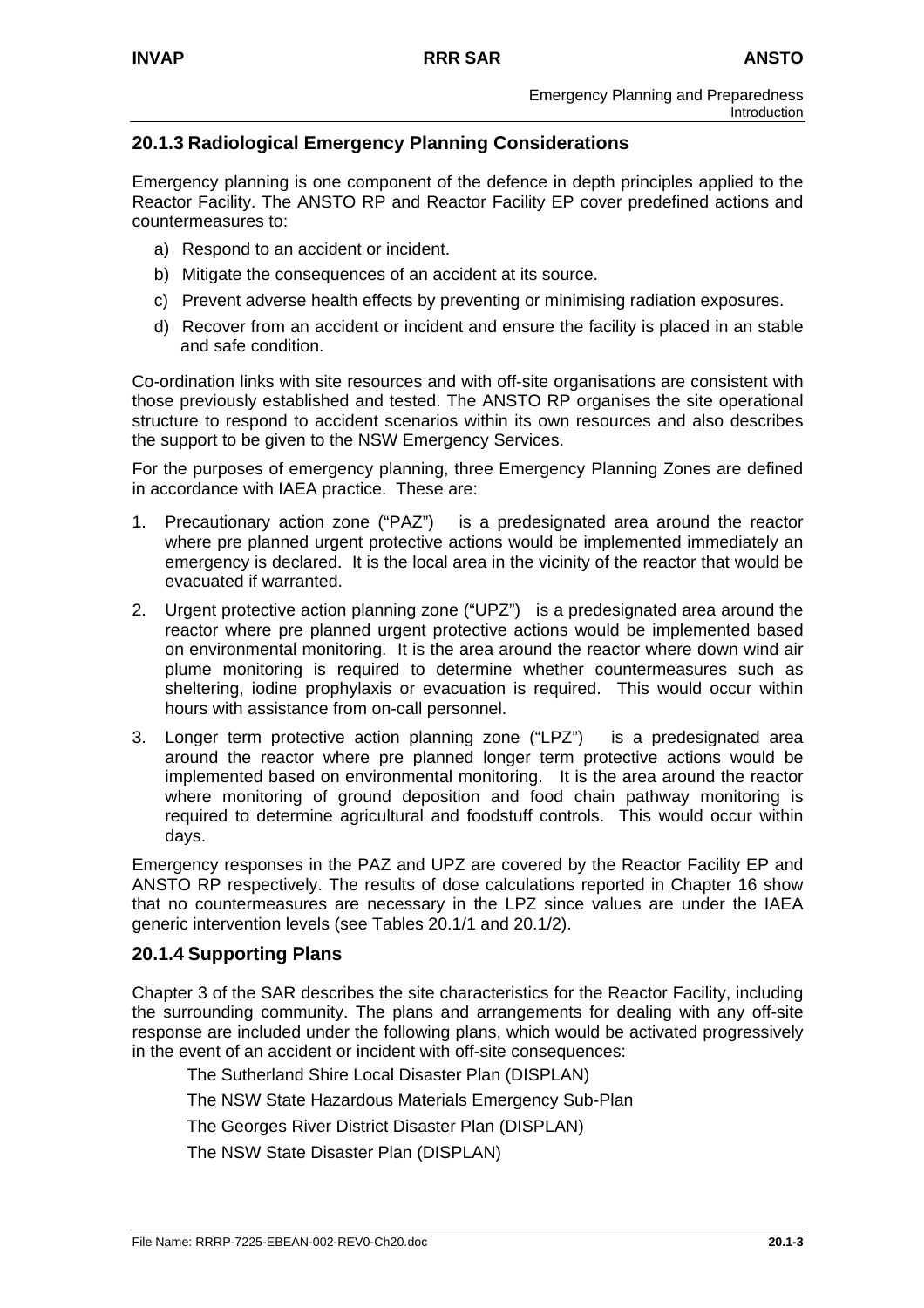Together with associated supporting plans

The scope of these plans and their supporting plans (Sub Plans) includes the arrangements for evacuation of areas within the Urgent Protective Action Planning Zone, if necessary. Provisions are made for the evacuation of 'special needs' groups such as the elderly, pre-school and school children.

## **20.1.5 Identification of Hazards and Emergencies**

The potential hazards arising from the operation of the Reactor Facility may be summarised into two categories:

- a) Conventional workplace hazards (fires, manual handling, electrical, mechanical and chemical)
- b) Radiological (radiation and contamination)

The Reactor Facility is equipped with systems designed to aid in the identification of accidents or incidents. The EP is supported by Response Actions to assist the Shift Manager in identifying and responding to foreseeable accidents and incidents.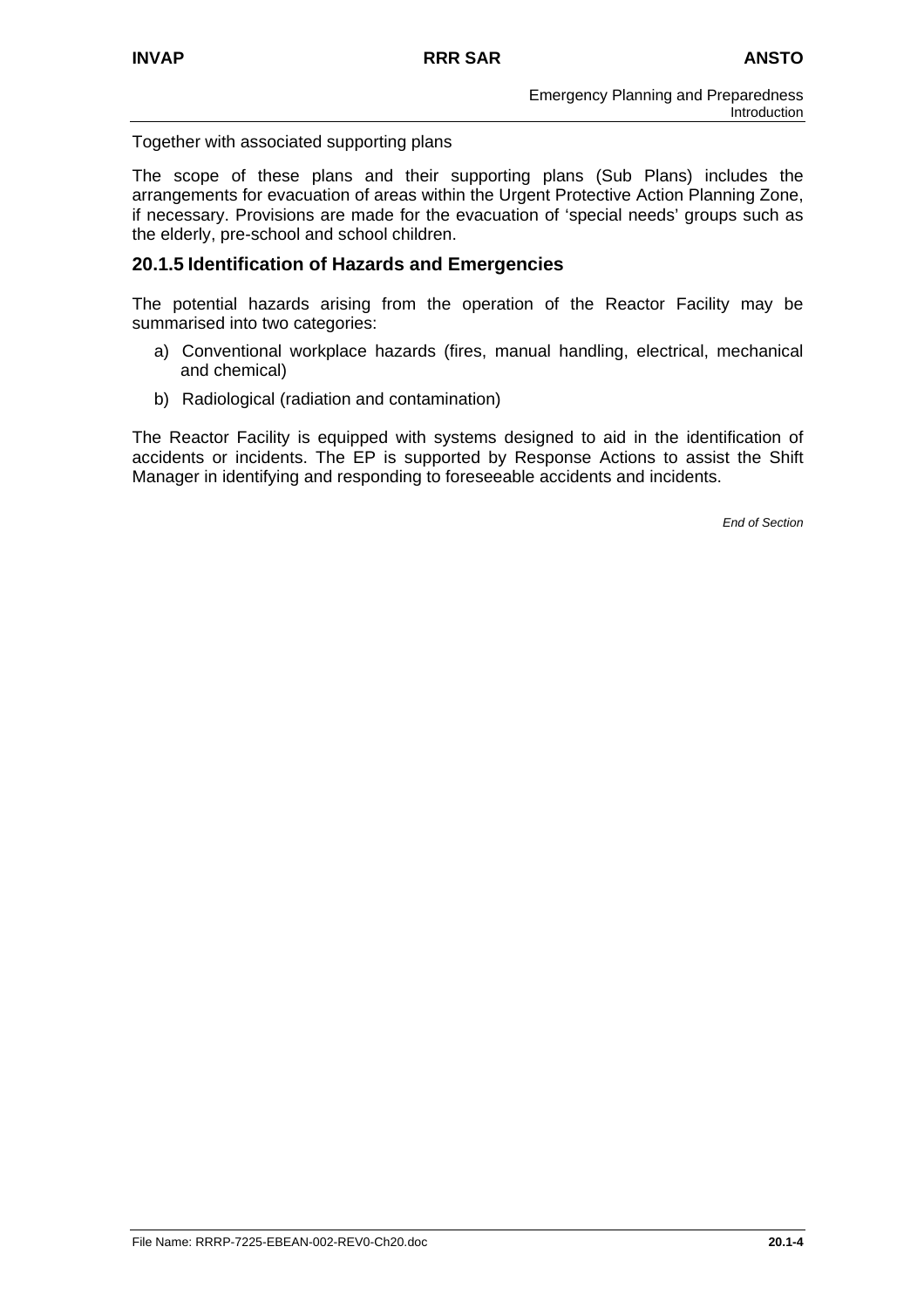# **Table 20.1/1 Generic Intervention Levels for Urgent Protective Actions**

| Protective Action  | Generic intervention level                        |  |
|--------------------|---------------------------------------------------|--|
|                    | (dose avertable by the protective action)         |  |
| Sheltering         | 10 mSv effective dose (whole body)                |  |
| Evacuation         | 50 mSv effective dose (whole body)                |  |
| lodine prophylaxis | 100 mGy committed absorbed dose to the<br>thyroid |  |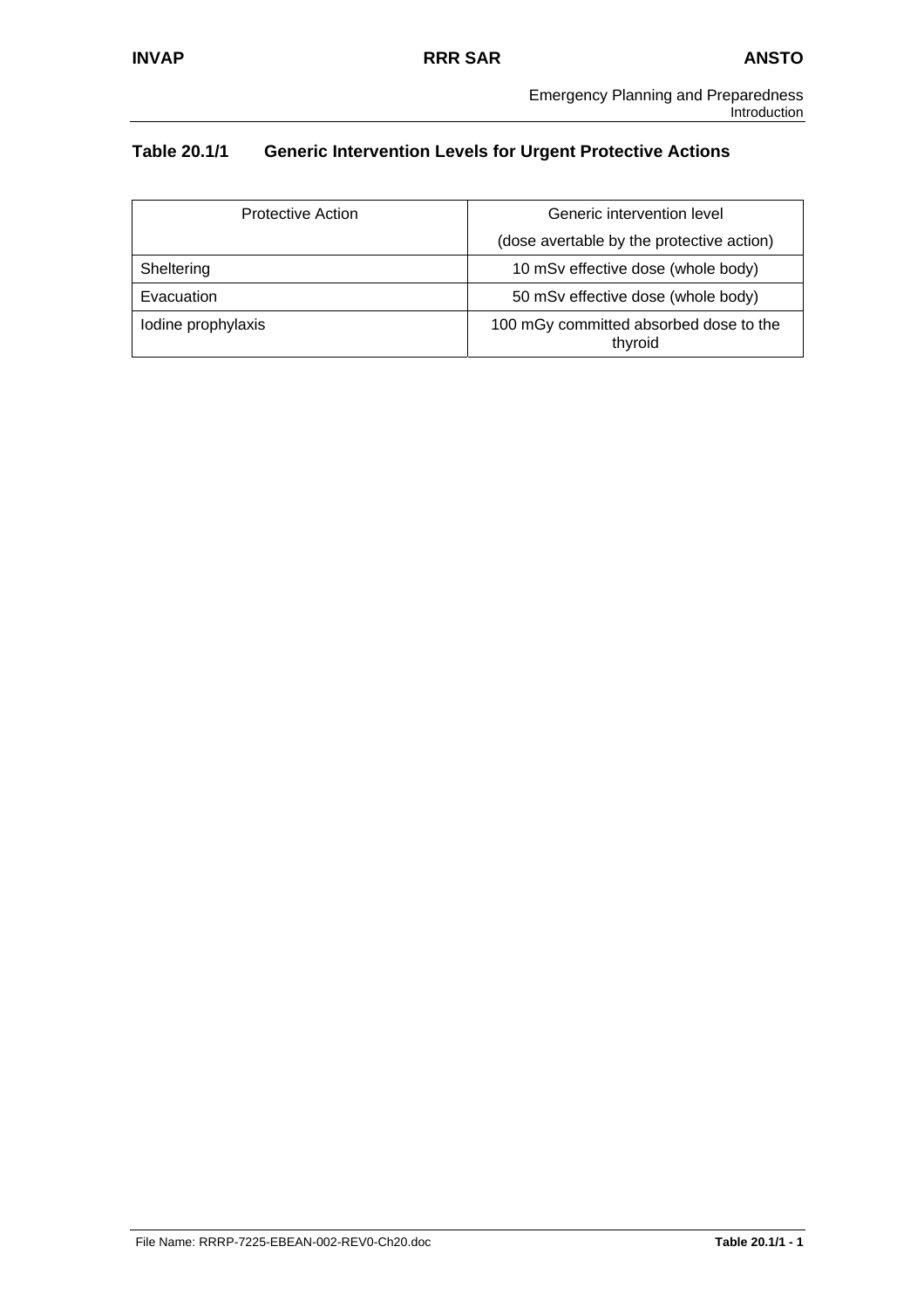# **Table 20.1/2 Generic Intervention Levels for Temporary Relocation and Permanent Resettlement**

| Protective Action             | Generic intervention level                |  |
|-------------------------------|-------------------------------------------|--|
|                               | (dose avertable by the protective action) |  |
| <b>Temporary Relocation</b>   | 30 mSv in first 30 days                   |  |
|                               | 10 mSv in the subsequent 30 days          |  |
| <b>Permanent Resettlement</b> | 1 Sv in lifetime                          |  |

*End of Tables*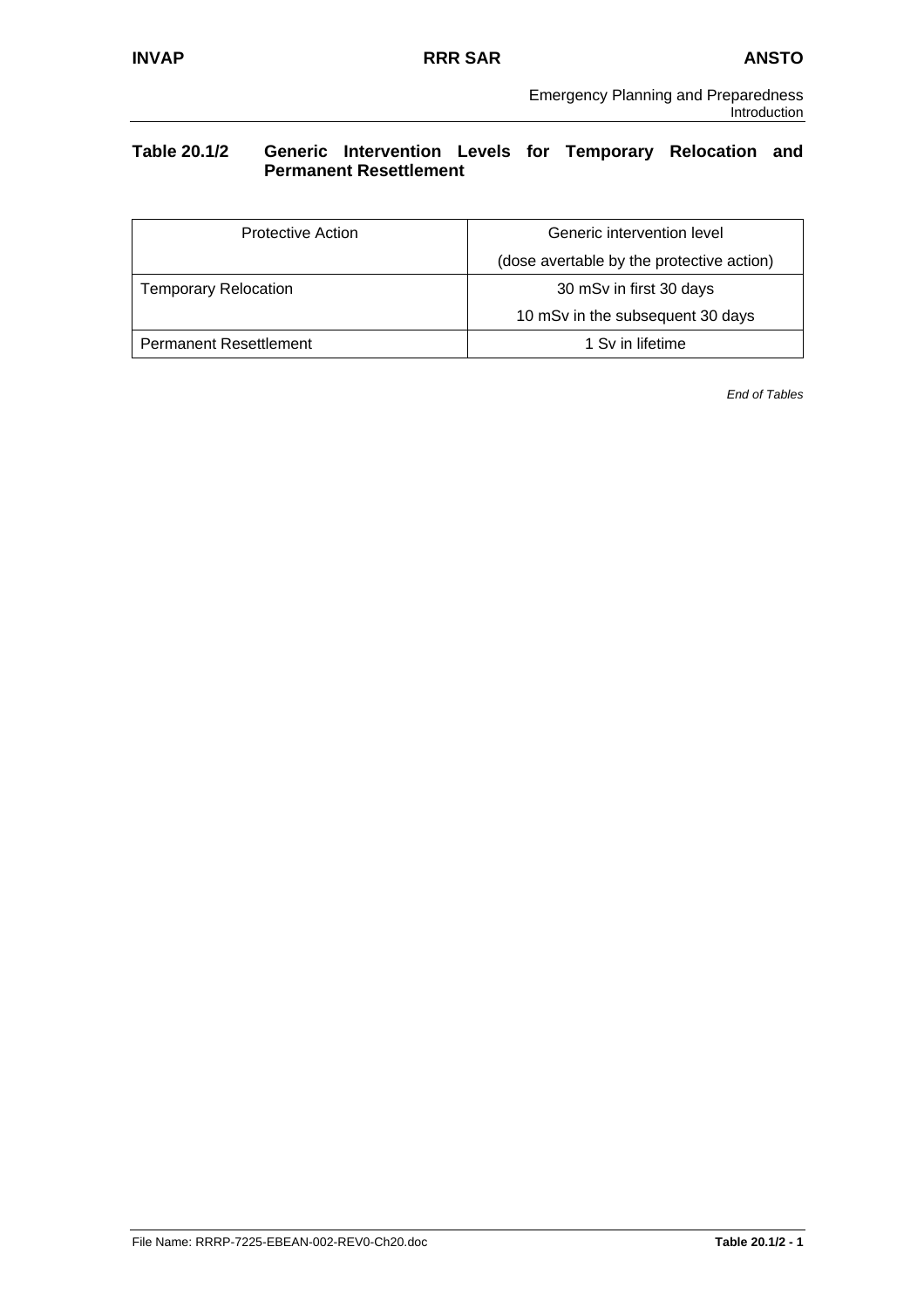## **20.2 ORGANISATION**

The general organisation of the Reactor Facility is discussed in Chapter 13. In this section, the organisation in place for emergency responses is addressed.

## **20.2.1 Site Emergency Organisation**

The organisation that executes and co-ordinates response actions to emergency conditions depends on the emergency classification, the potential for escalation of the emergency and the arrival of external support to the site.

In the event of any accident conditions arising in the Reactor Facility, the primary actions are coordinated by the Shift Manager. Depending on the nature of the accident, further response actions may be coordinated by a designated person in charge of a local incident control point (small incidents), or executed by the Duty Safety Coordinator (DSC) (escalating events), or the ANSTO Emergency Management Officer (AEMO). These people have the authority to call for support from a range of experienced safety personnel.

In an extremely unlikely event that requires evacuation of the Reactor Facility, the reactor operator in the Main Control Room would carry out required responsibilities. The Main Control Room is designed to remain habitable in such cases. Arrangements are in place to account for personnel evacuating the Reactor Facility.

Should the Main Control Room become uninhabitable, the reactor operators would relocate to the Emergency Control Centre after the reactor is shutdown.

In addition, the Site Alarm Monitor (SAM) can also receive indication of an accident situation via phone or the intercom in the Site Control Centre (SCC) and the Alternative Site Control Centre (ASCC). The SAM would then follow pre-planned responses and action texts.

Figure 20.2/1 shows the interaction of Reactor Facility personnel with ANSTO site personnel.

#### **20.2.2 Agreement with Off-site Supporting Agencies and Compatibility with Other Plans**

In the case of activation of the ANSTO RP, the AEMO will act as liaison officer providing consultation with the Site Controller, a NSW Police Officer. The Site Controller will operate from the Emergency Operations Centre from where liaison with NSW Emergency Services and support organisations will be maintained.

The emergency services and support organisations foreseen as likely to be called upon are:

- a) NSW Police: provides initial reconnaissance of the area affected by an emergency, traffic and crowd control, control of evacuations.
- b) Ambulance Service of NSW: provides ambulance transport and pre-hospital care, and transportation of designated medical teams to appropriate sites.
- c) NSW Fire Brigades: is the combat agency for fire and land based hazardous materials incidents and emergencies.
- d) Health Department: co-ordinates and controls the mobilisation of all health responses to emergencies when ANSTO RP is activated.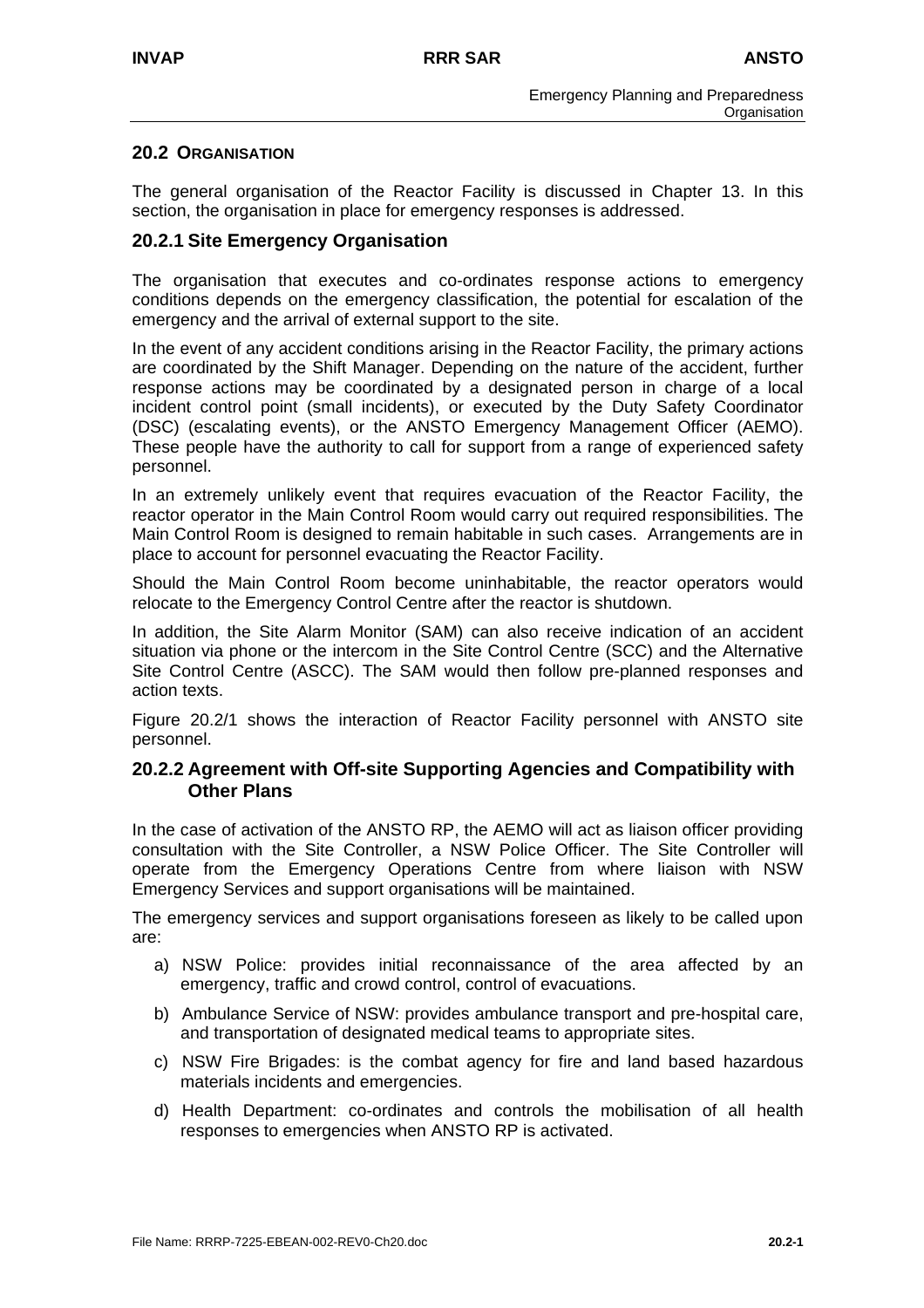# **20.2.3 Evacuation and Roll Call**

An evacuation of the Reactor Facility occurs when:

- a) the Reactor Facility evacuation alarm is activated, or
- b) a fire alarm in the Reactor Facility is triggered

Clearly signposted exit routes exist throughout all levels of the Reactor Facility.

The MCR is the designated area from which response actions would be carried out by the reactor operators. In the unlikely event that the MCR were uninhabitable, the reactor operators would relocate to the ECC and coordinate response actions from there.

There are two fire evacuation muster points outside the Reactor Building at which personnel would gather and remain while a roll call was carried out. The locations are:

- a) Auxiliary Building
- b) Entrance Foyer to the Reactor Facility

# **20.2.4 Communications During Emergency Conditions**

Communications provisions are in place to facilitate information transfer between all parties involved in the management of an accident or incident. These provisions include:

- a) Immediate notification of personnel by means of:
	- (i) The Reactor Facility paging system and Site Public Address systems
	- (ii) An Evacuation alarm, triggered from the MCR (or the ECC). The evacuation alarm system consists of visual and audible alarms sounded at different points in the Reactor Facility to ensure that it is received by all personnel.
	- (iii) Fire alarms, automatically triggered by detectors distributed throughout the Reactor Facility.
	- (iv) Local alarms of Area Radiation Monitoring (ARM) detectors when a dose rate value is exceeded.
- b) Communications with emergency services and support organisations whose presence at the Reactor Facility may be required to participate in response actions (e.g. ambulance, fire fighters, etc).
	- (i) Lists of phone numbers, radio frequencies and established communication links with relevant individuals and institutions is available for immediate use in the MCR, ECC, SCC and ASCC in accordance with standing operating procedures.
	- (ii) A set of Pre-Programmed Alarm Responses (PPAR) are available in the SCC and ASCC for execution by the SAM.
- c) Post-recovery notification to Authorities.
	- (i) Information on abnormal situations, describing response actions, countermeasures adopted to prevent repetition of the event, and experience learned is provided by the Reactor Manager to ANSTO and to ARPANSA.

The MCR and ECC are fully equipped to allow efficient communication with on-site personnel. The Reactor Facility paging system and the telephone network covers the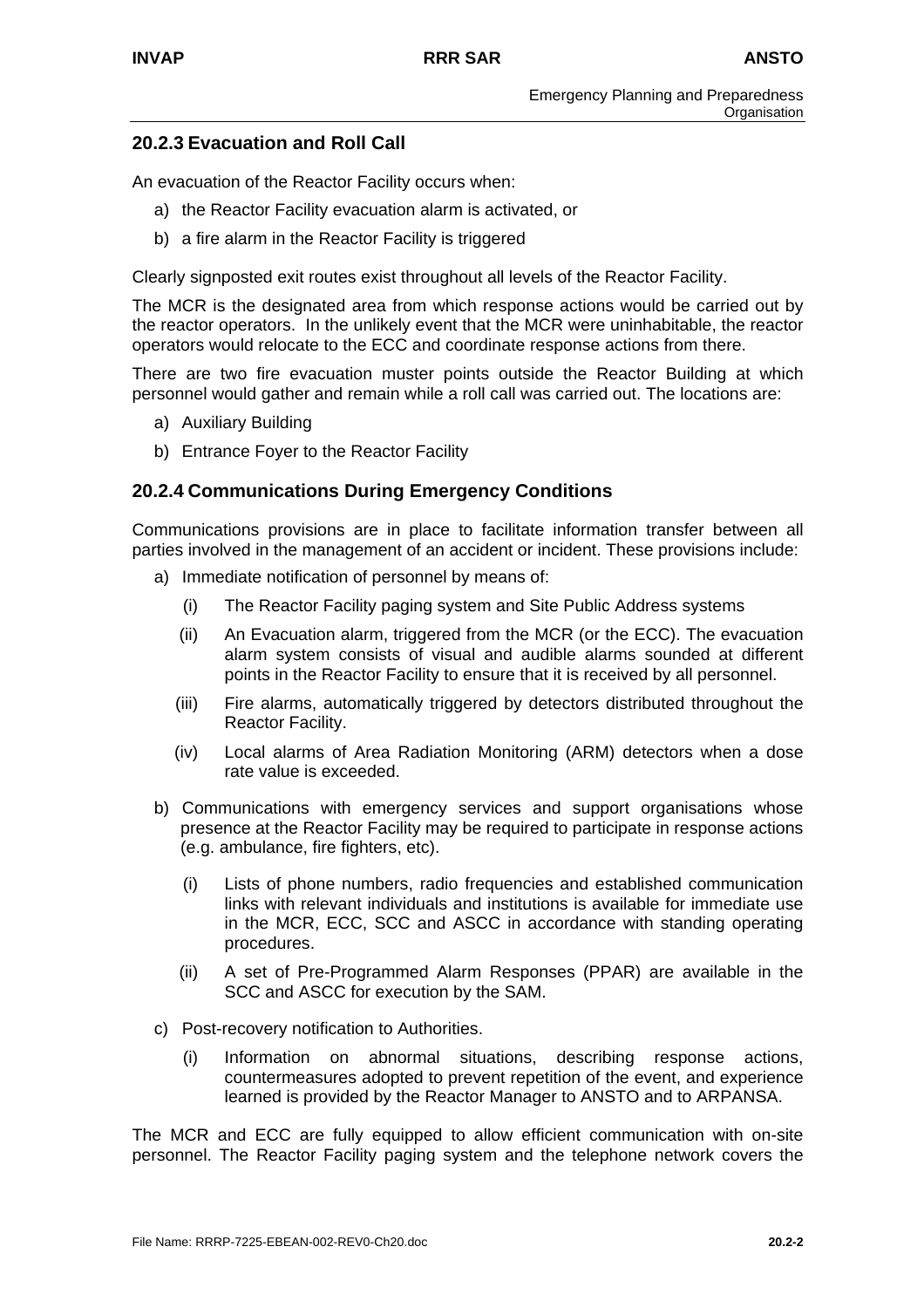foreseeable communication needs for all accidents or incidents. The Reactor Facility paging system is designed to be PAM conformed.

In addition to full occupancy areas, other communication points are located at key points throughout the facility.

The communication between the Reactor Facility MCR (or ECC) and the SCC (or ASCC) can also be performed through an intercom system. The RCMS data, including selected PAM instrumentation, can be displayed in the SCC (ASCC) via a one-way link from the RCMS to the ANSTO Local Area Network (LAN). The Site PA (public address) system can be used by the SAM to inform and direct staff.

In addition, mobile phones and radios are also available for use by ANSTO Emergency Response personnel.

Communications with off-site authorities (e.g. Ambulance Services or Fire Brigades) are performed through the SCC facilities (e.g. direct line to NSW Fire Brigade Control Centre at Alexandria). Communications with off-site authorities are performed by the DSC and/or AEMO. Communications with the Media and the Police Media Liaison Unit are performed by the ANSTO Communications Manager.

The Emergency Operations Centre communications systems that would be set up in the event of a major emergency will be prioritised and will have enough channels to deal with internal and external links.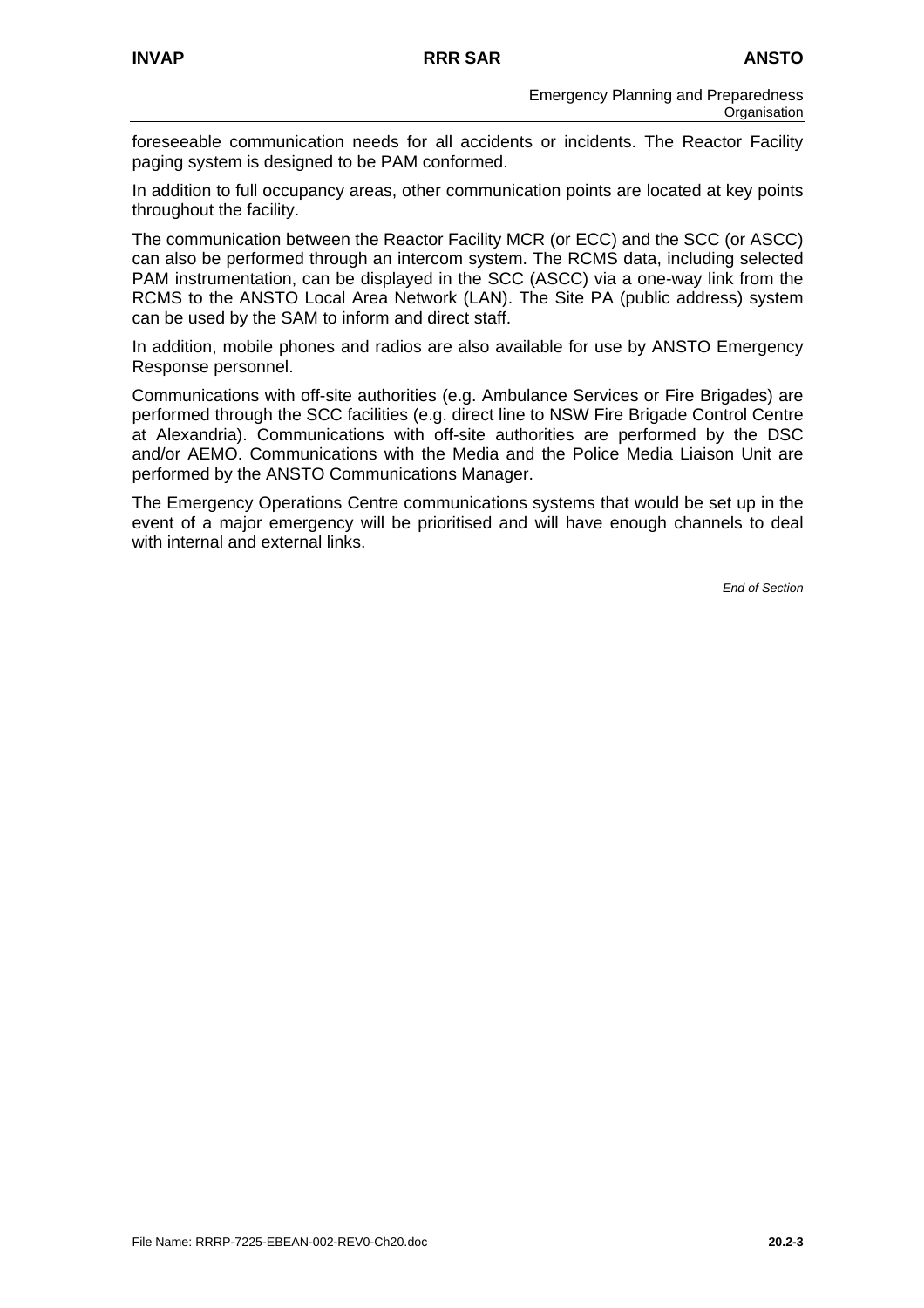# **Figure 20.2/1 Interaction of Reactor Facility and Site Emergency Personnel**



*End of Figures*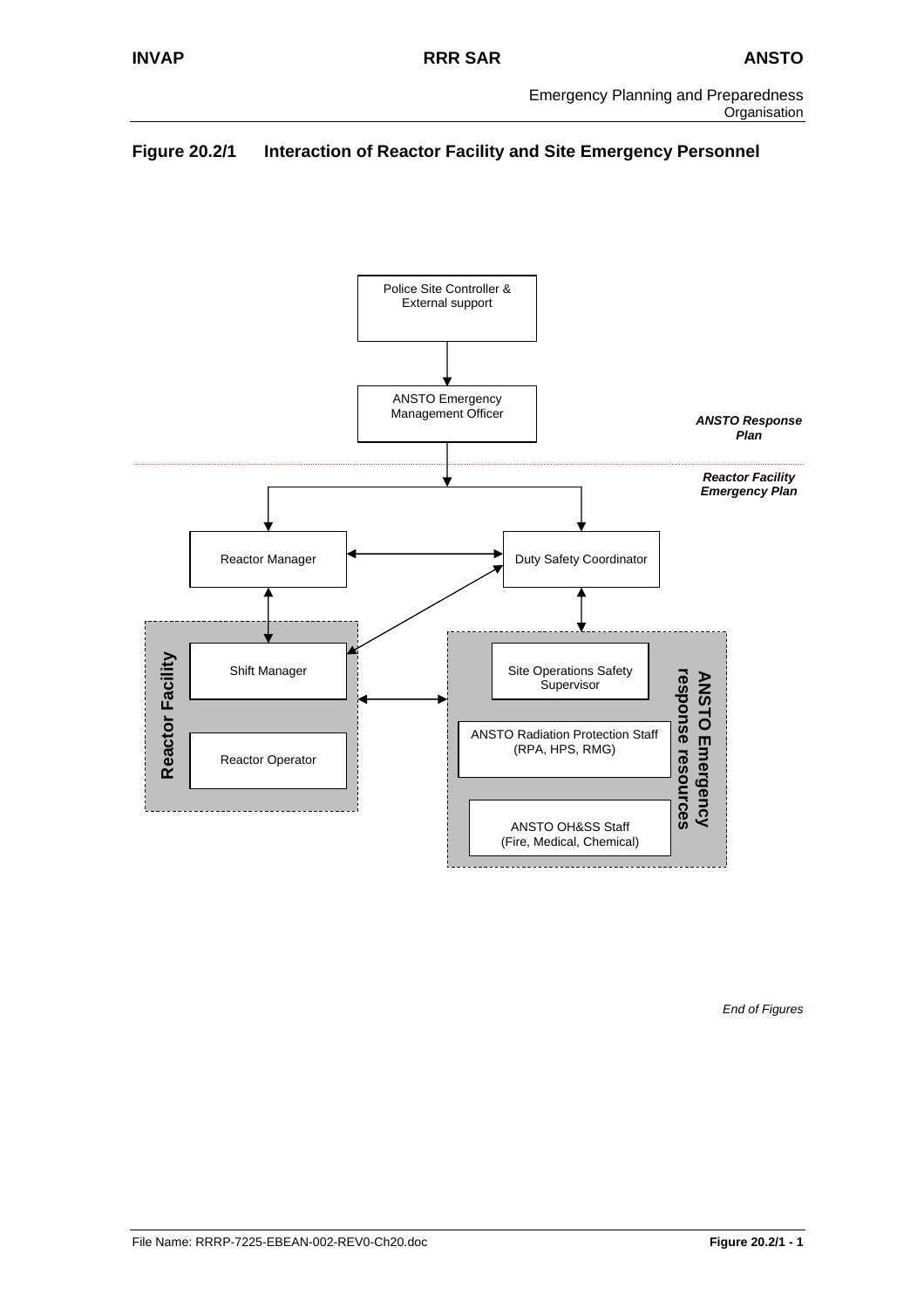# **20.3 EMERGENCY CONTROL**

# **20.3.1 Local Incident Control**

The control of an emergency is performed as close as practicable to the affected area. For example, for incidents involving the spread of radioactive contamination, local control would be set up in one of the access routes to the affected area, with other entrances closed.

The MCR will be occupied for almost all emergencies and, from there, response actions will be taken. In the unlikely event of the MCR becoming uninhabitable, local control would be exercised from the ECC.

The Shift Manager is the person in charge. He/she co-ordinates and executes the Reactor Facility Emergency Plan and response actions. The Duty Safety Coordinator and/or ANSTO Emergency Management Officer will assist by coordinating additional support needs as necessary.

# **20.3.2 Incident Control Points**

The Reactor Facility building design includes space allocated at key points for the performance of local control actions for several kinds of incidents.

For example, on every level an area has been allocated to store protective equipment to cope with contamination incidents. From these areas, suitably trained staff are able to institute radiological control of the incident and perform the first response actions.

For incidents involving more complex actions, the control of response actions would be directed from the MCR (ECC). In the highly unlikely event of an accident that required evacuation of the Reactor Facility, the response actions would be coordinated from the Emergency Operations Centre.

The ability to display data received from Post Accident Monitoring (PAM) instrumentation in the MCR, ECC, (hardwired) and other points (via the RCMS) allows the tracking of key variables as well as facilitating the taking of decisions to execute response actions such as re-entry.

# **20.3.3 Re-entry Procedure**

Re-entry procedures are dependent on the nature of the initiating accident/incident and the associated hazards. The nature of actions, safety requirements and approval required being commensurate with the initiating event and hazards.

Unless an immediate action to rescue a person or prevent a major incident escalation is required to be taken, recovery actions will only be taken by suitably prepared personnel trained for the purpose following agreement by the appropriate responsible officers nominated in the relevant response actions.

# **20.3.4 Post-incident Recovery**

The post incident recovery actions and responsibilities would depend on the particular incident/accident scenario. These actions would be determined on the basis of advice from suitably knowledgeable personnel and agreed by the appropriate responsible officer. The officer may be the Shift Manager, Reactor Manager, DSC, or AEMO. It would be dependent upon the particular incident/accident scenario. The recovery actions and responsibilities are described in the response action procedures that support the Reactor Facility EP.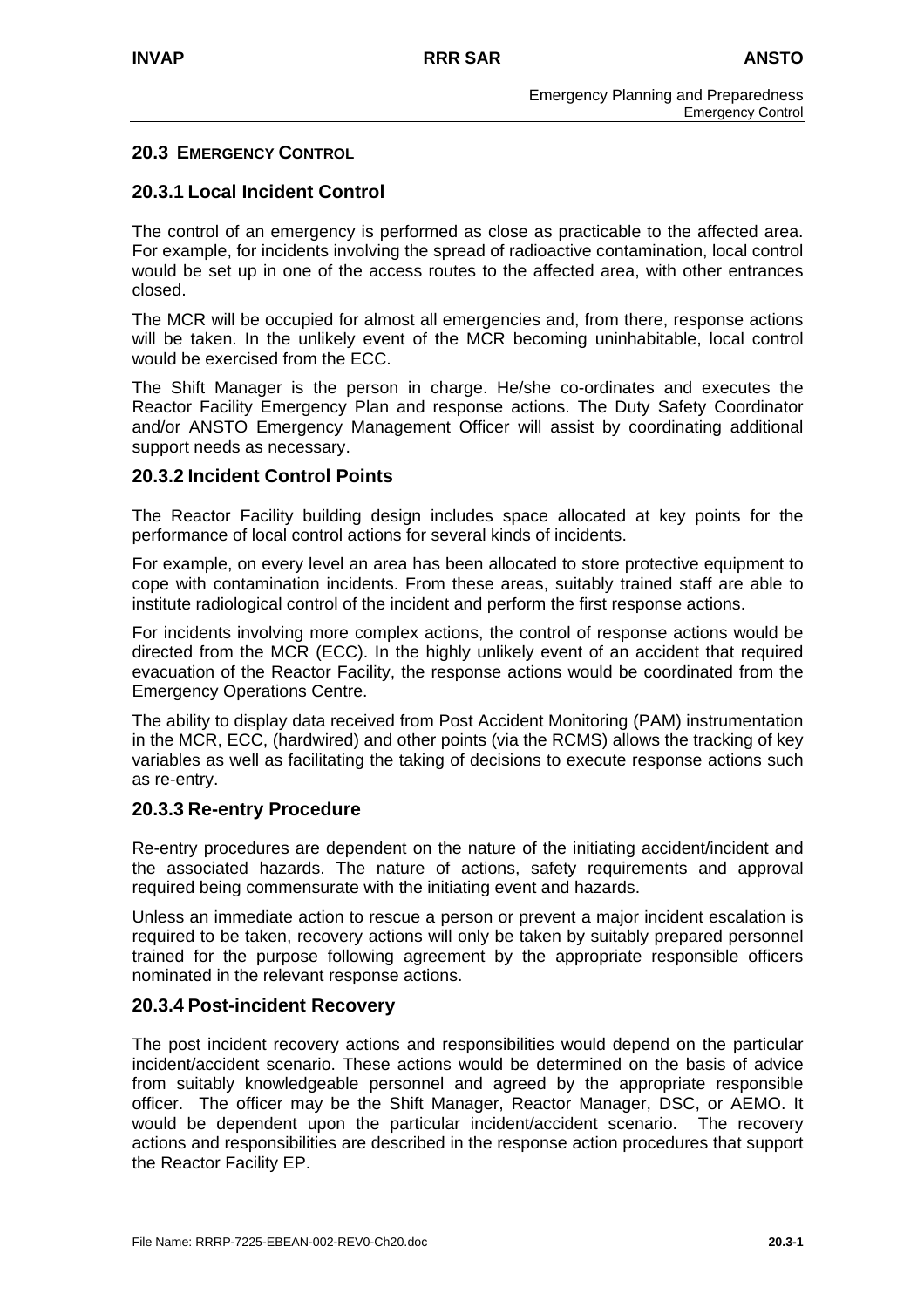The design of the Reactor Facility includes provisions to facilitate the recovery of safe conditions, for example:

- a) Surface cover in possibly contaminated areas (epoxy cover).
- b) Allocation of appropriate sumps to receive wash water.
- c) Floor slopes to facilitate water collection.
- d) Threshold system to minimise the spread of possible contaminated water.
- e) Absolute and charcoal filters to clean the Containment atmosphere in recirculation mode.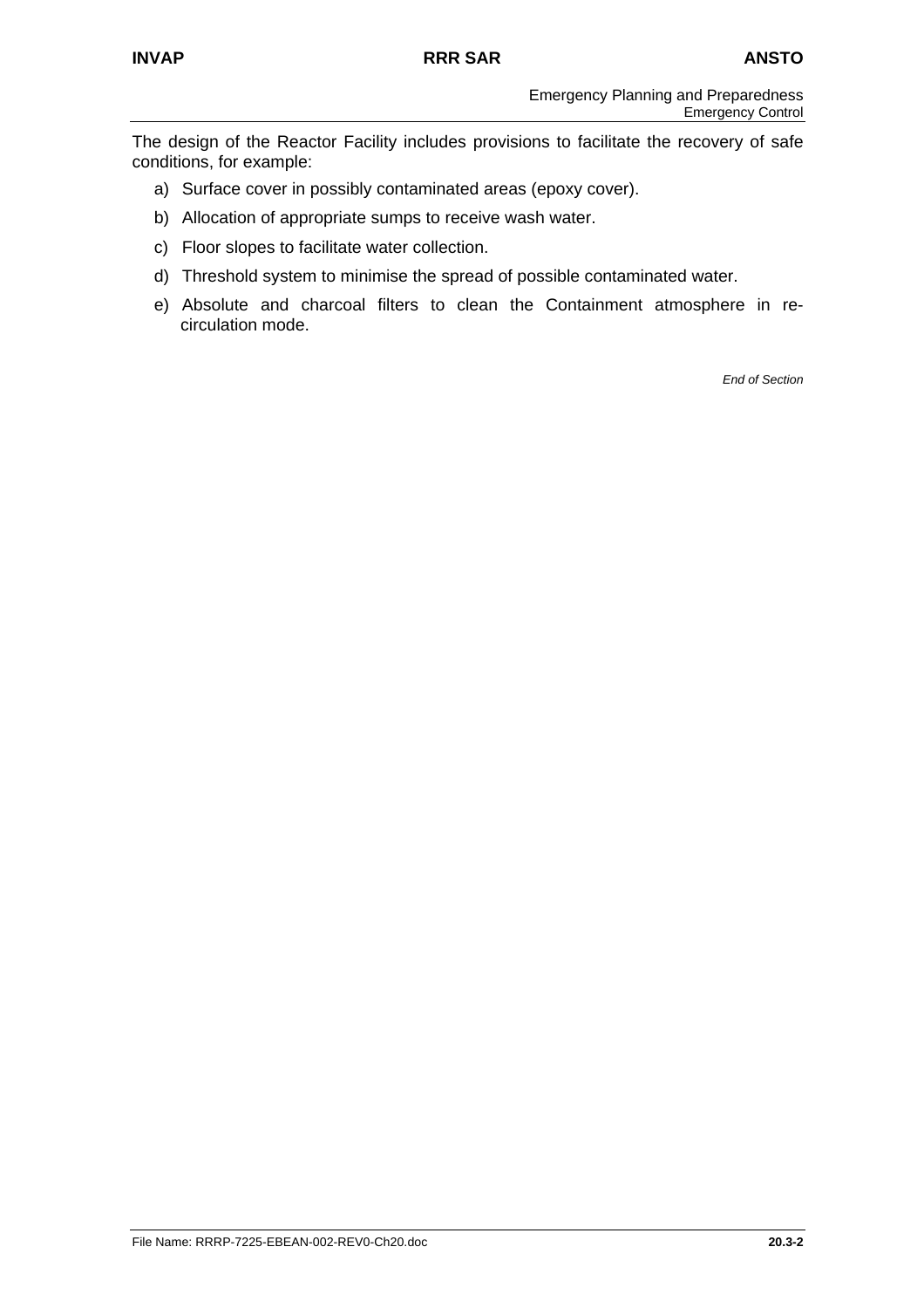#### **20.4 ALARMS AND SECURITY SYSTEMS**

Audible alarms are located in such a way that failure of a single annunciator will not affect the overall efficiency of the system, it still being possible to hear the warning message in every room in the Reactor Facility's buildings and adjacent areas.

Alarms announcing different conditions have a clearly recognisable and distinct sound. They are set off for long enough to warn the staff but without interfering with subsequent response actions.

The following alarms are in place:

- a) High dose rate: the Reactor Facility includes analogue and digital fixed area radiation detector audible alarms at various locations throughout the Reactor Facility. Visual indicators are also provided in some areas, especially in rooms where hearing protection is required.
- b) Fire alarm: is triggered by automatic sensors. Clear instructions through the PA system are provided from the MCR (or ECC). Manual fire alarm trigger devices are located in rooms and corridors. The fire alarm also alerts the SAM who triggers the pre-programmed alarm responses and directs external support using the available communication systems.
- c) Evacuation alarm: warns all individuals in the Reactor Facility to evacuate the building using the designated exit routes. This alarm can be triggered manually from the MCR (or ECC) or automatically if the level of water in the Reactor Pool falls below a certain set value.
- d) Intrusion alarm: To fulfil physical security requirements and protect the Reactor Facility from being accessed by unauthorised persons, an intrusion warning is triggered if any access is inappropriately opened.

Exit signs are located to indicate evacuation routes. They are powered by an Uninterruptible Power Supply (UPS) to guarantee proper functioning.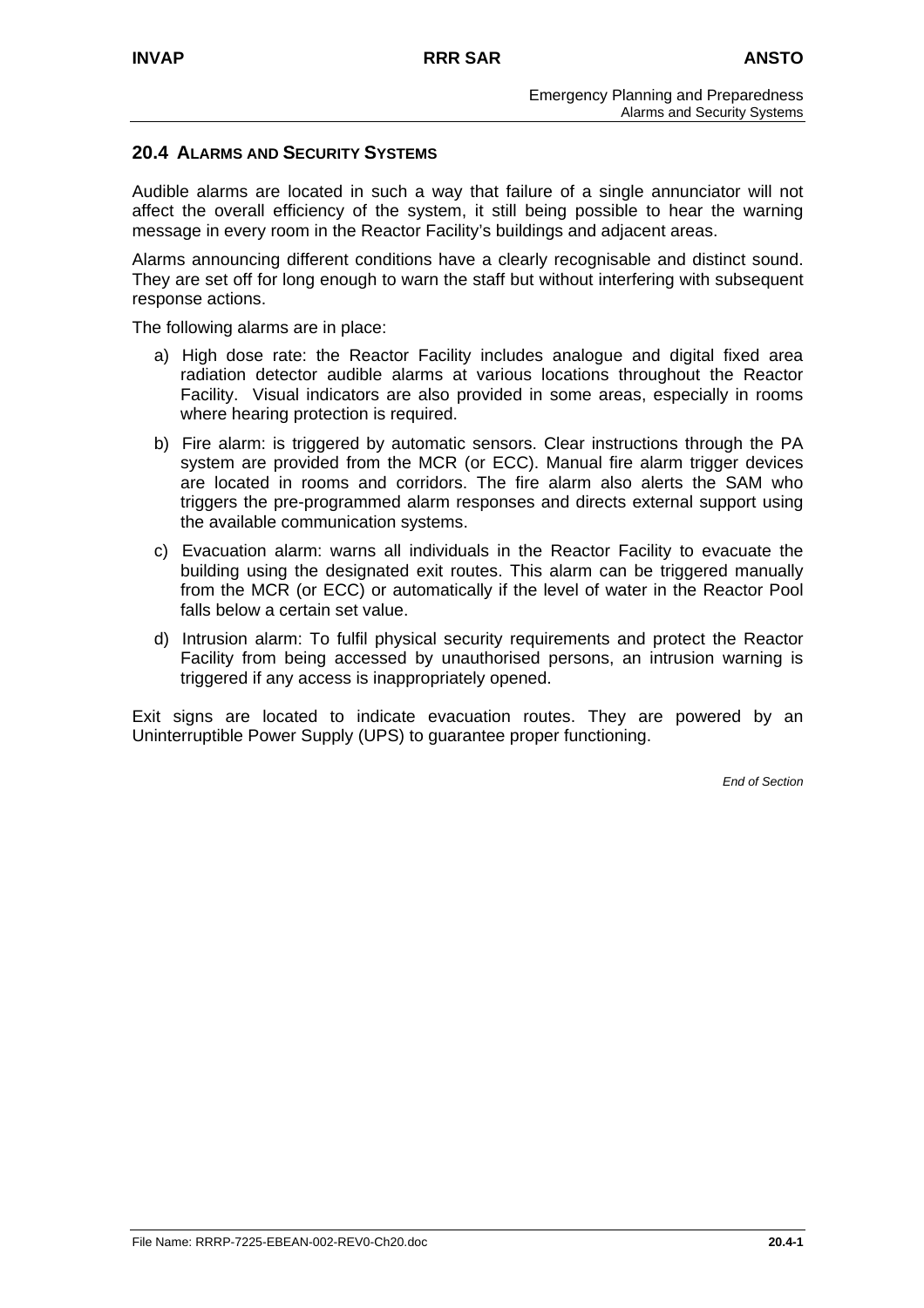#### **20.5 EMERGENCY EQUIPMENT AND SUPPLIES**

Emergency equipment is available in designated areas of the Reactor Facility. The equipment is checked periodically to review its operational status and, as necessary, to replace it with new equipment.

A set of emergency lights is in place to allow observation of personnel movements and area supervision through a Closed Circuit Television system.

The evacuation routes are clearly marked with signs.

Emergency showers and devices such as eyewash stations are located in key points of the facility.

Other equipment and resources are provided by the on-site support groups that would perform, for example, environmental surveys and special dosimetry procedures (e.g. internal contamination). These groups have a defined measurement routine to produce a survey appropriate to the occurring scenario and meteorological conditions. Arrangements to sample and measure parameters representative of the environment are in place. These arrangements include the participation of ANSTO Mobile Monitoring Teams composed of trained personnel who have equipment to measure dose rate, airborne contamination, wind speed and direction at different locations. The ANSTO Emergency Response Vehicles that allow a rapid response to an incident/emergency on site would also be available.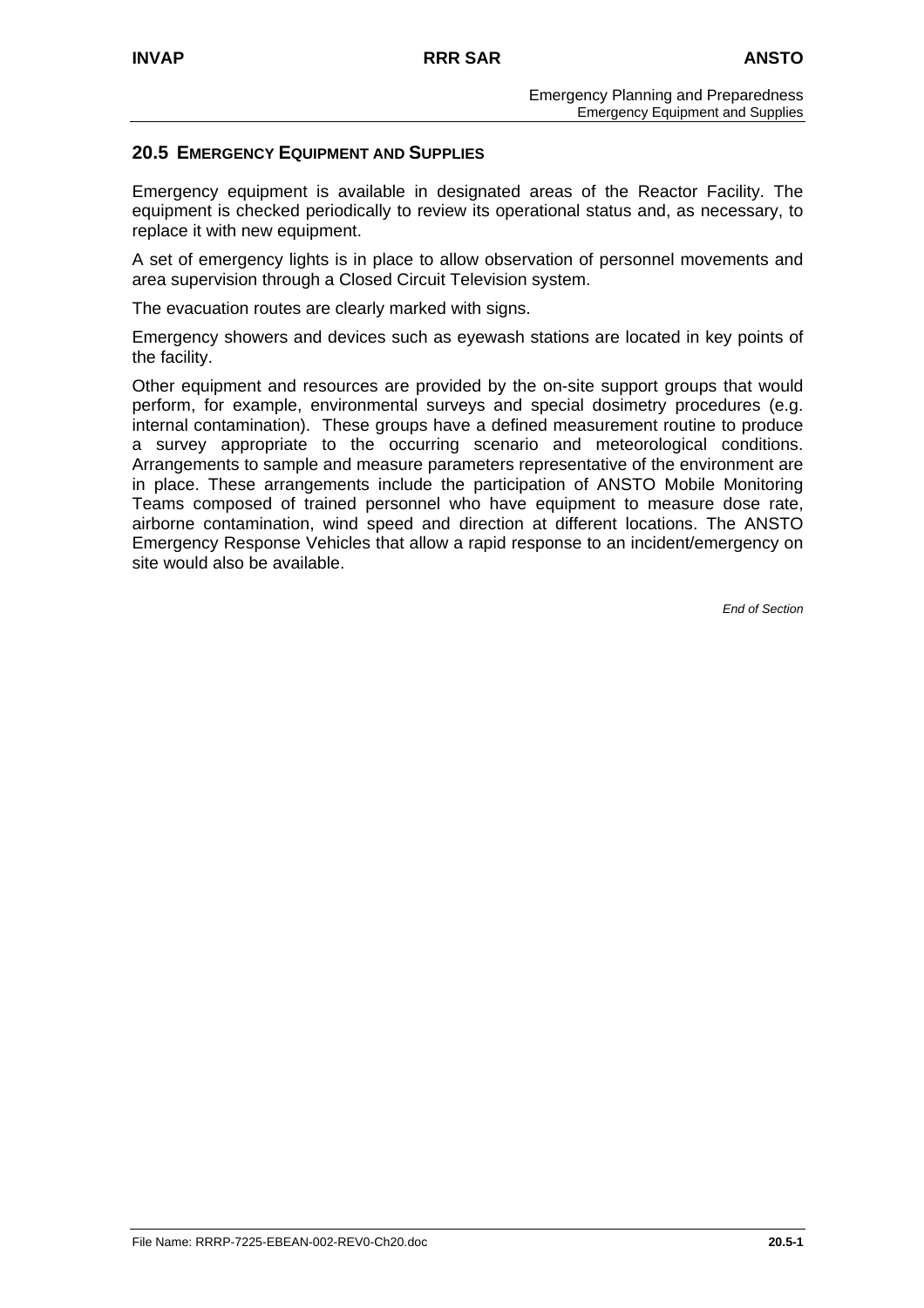## **20.6 MEDICAL FACILITIES**

The ANSTO Medical Centre is located in Building 21A on the LHSTC site and is equipped with first aid and personnel decontamination facilities.

It is staffed by the Occupational Health Nurse during normal hours. At other times an ambulance off-site service is available and can be contacted through the SAM.

In addition, the Site Operations Safety Supervisors (SOSS) are trained to advanced first aid standards and provide additional response capability. First aid kits are available in the Reactor Facility and there are nominated first aid officers.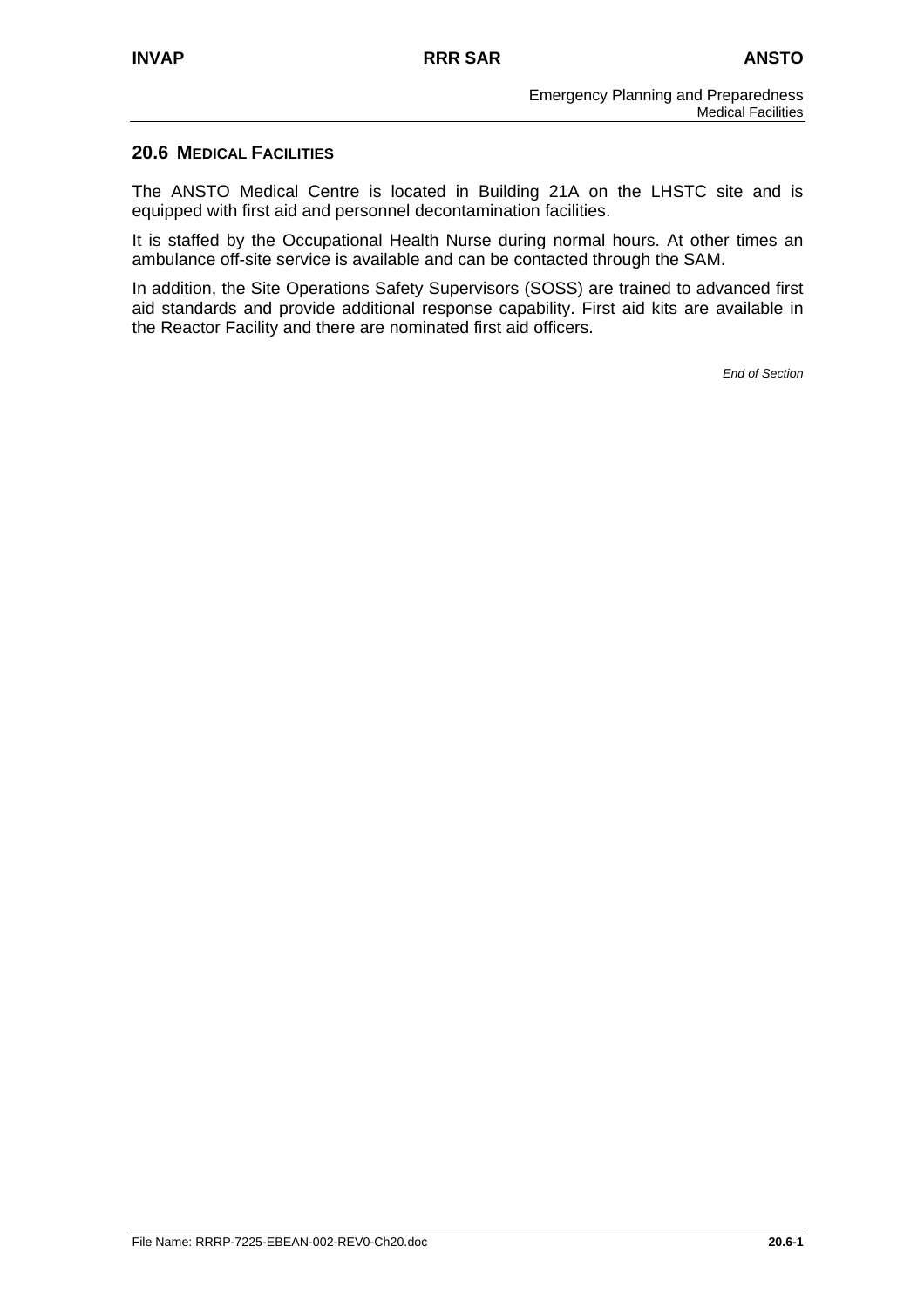## **20.7 PROCEDURES FOR EMERGENCY RESPONSE ACTIONS**

The Reactor Facility EP is supported by a complete set of emergency response actions that cover the necessary actions to be taken in an incident/emergency in timely manner to minimise injuries to persons or damage to the environment and restore the normal operation of the Reactor Facility. The instructions in these procedures highlight essential actions. Copies are placed at key points around the Reactor Facility to have them available in different accident scenarios.

These procedures include appropriate checklists to facilitate collection of relevant information in order to facilitate the adoption of appropriate countermeasures.

To support these actions, clear knowledge of the evolution of main plant parameters will be available via the PAM. This PAM information is available at key points in the Reactor Facility to assist in the control of an emergency and includes the following:

- a) Provision of information to operators to indicate whether the plant safety functions are being accomplished.
- b) Indication of the successful operation of individual safety systems.
- c) Alarms to alert operators to take safety actions or to initiate a system/function that is not automatic.
- d) Indication to operators if barriers to fission product release have the potential to be breached or have been breached.
- e) Estimates of the magnitude of release of radioactive materials.

For each type of hazard, the Reactor Facility EP summarises the applicable response. Specific response actions are provided for each accident condition that can lead to a hazard for individuals or the environment.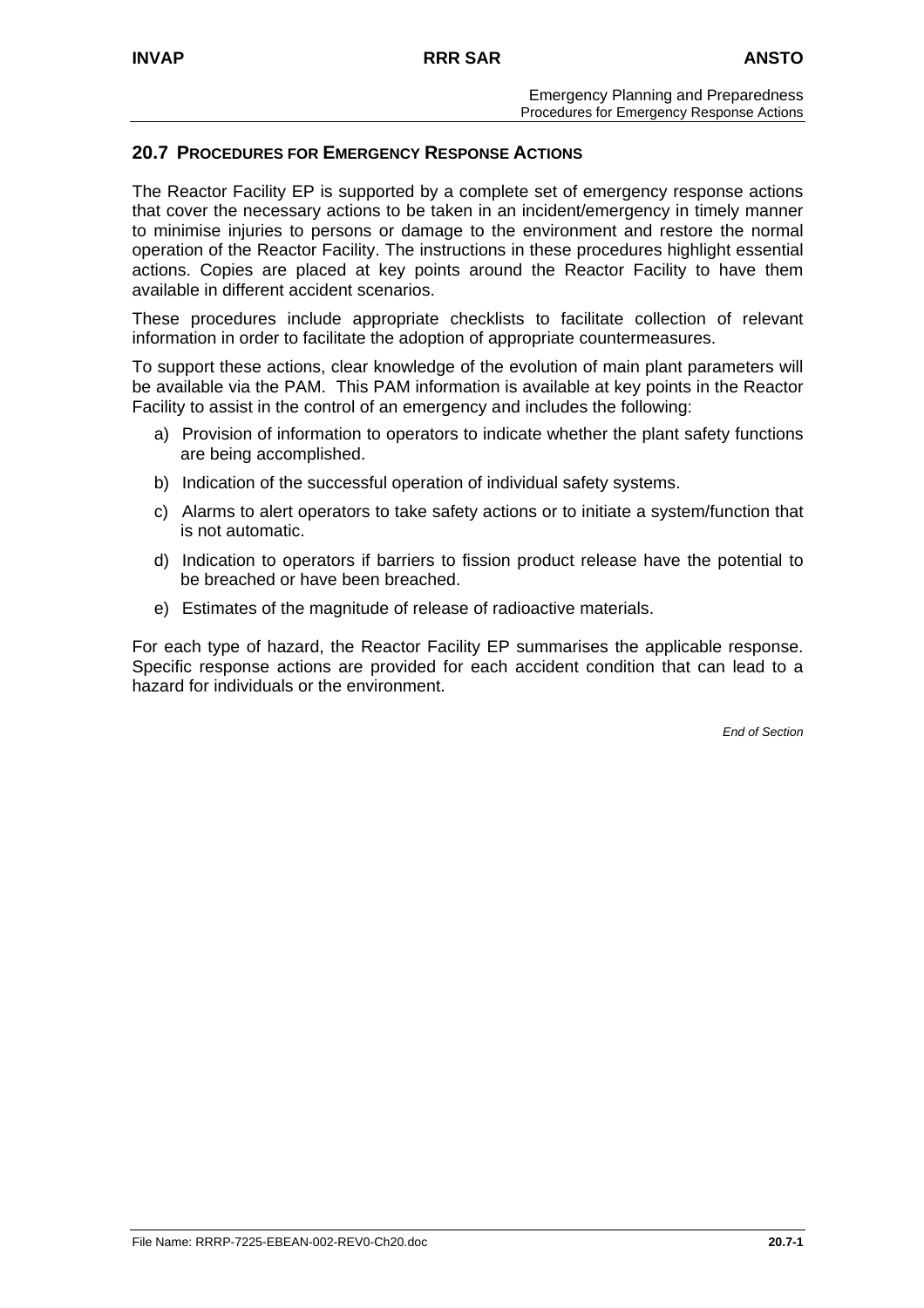#### **20.8 EMERGENCY PLAN MAINTENANCE**

The Reactor Facility EP is maintained current and applicable through ongoing review arising from initial and refresher training of personnel.

## **20.8.1 Documents and Records**

The Reactor Facility EP supporting documents are the general and specific emergency procedures (also referred to as Response Actions). Copies of these procedures and related instructions are located in appropriate places to enable rapid access to them by users.

The records generated after a response action include:

- a) Abnormal occurrence report: describes the causes that triggered the emergency status.
- b) Response actions summary: describes the sequence and results of the response actions taken.
- c) Consequence quantification: summarises radiation doses, activity released and other possible consequence produced.
- d) Recovery Status: describes how the plant normal status was recovered and the status of related system (e.g. re-supply of disposable object used, etc).
- e) Emergency Debriefing: summarises the lessons learned in the emergency and the corrective actions taken to prevent a repetition. Also includes any proposal for changes to the procedures and the Reactor Facility EP.
- f) Communications: reports are submitted through ANSTO line management and to COMCARE and ARPANSA as required.

# **20.8.2 Training, Exercise and Drills**

All Reactor Facility staff receive training on the Reactor Facility EP (emergency arrangements) and its supporting documentation and the basic skills to apply in emergency scenarios as appropriate.

Drills and exercises are used to complement the training and, at the same time, monitor the readiness of emergency equipment and response capabilities. Emergency exercises are held regularly and at least once every two years.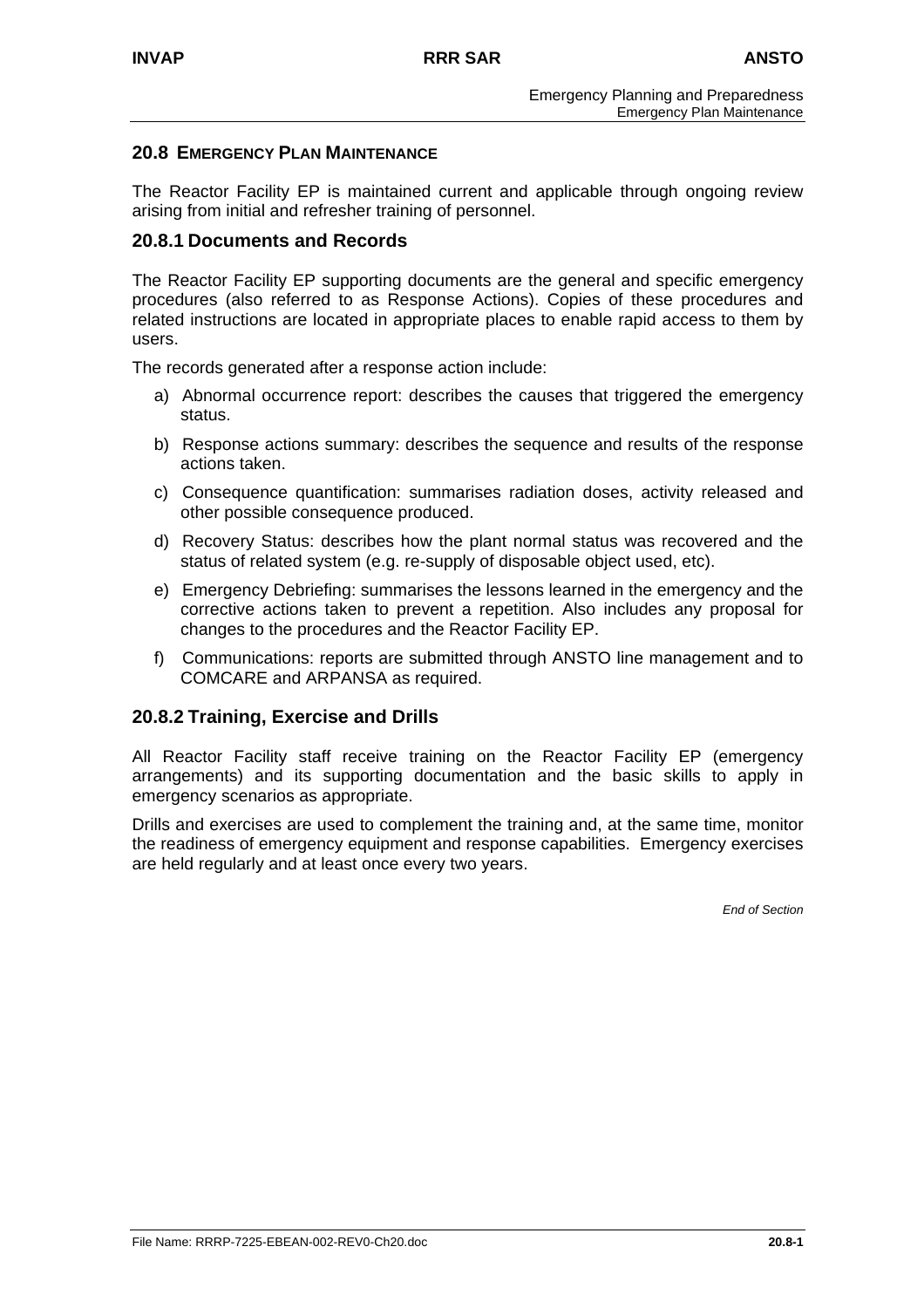# **20.9 EXTERNAL ACTIONS**

Necessary external actions will be taken in the context of ANSTO RP arrangements. These actions include surveillance of atmospheric dispersion parameters and sampling and measurement activities to verify and quantify the impact produced by the emergency.